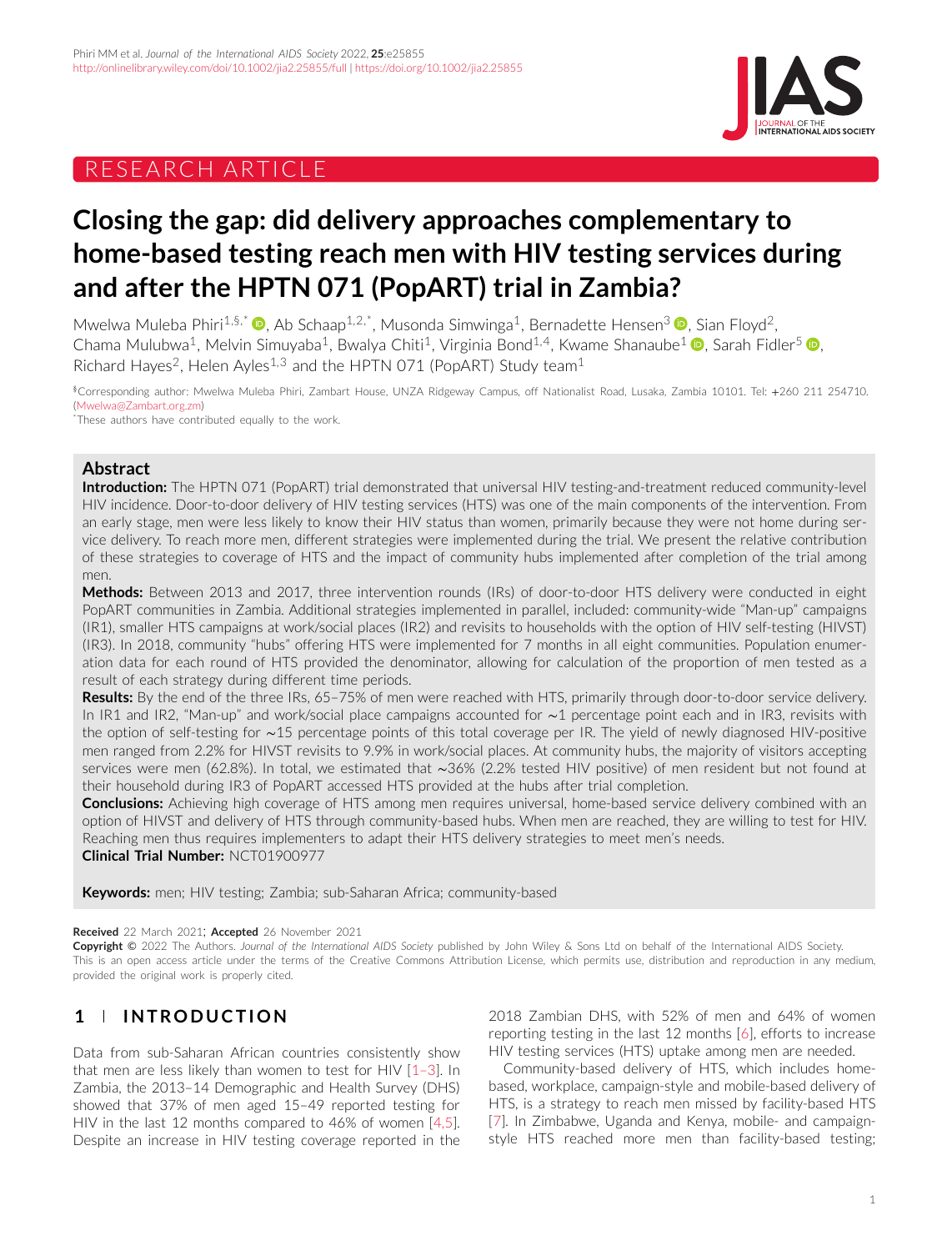

**Figure 1. Timeline of PopART intervention rounds and complementary strategies to reach men. Abbreviations: HIVST, HIV self-testing; PopART, Population Effects of Antiretroviral Therapy to Reduce HIV Transmission.**

however, a gap in coverage remained  $[8-10]$ . While it is acknowledged that a combination of different communitybased strategies is needed, knowledge on what combinations work, for whom and to what extent they work to reach men with HTS is limited [\[11\]](#page-9-0). In Uganda and Kenya, the Sustainable East Africa Research in Community Health (SEARCH) Trial used a campaign-style multiple disease-based strategy followed by home-based strategy. This combination resulted in high coverage, yet a lower proportion of men tested for HIV compared to women (86% vs. 92%, respectively) [\[12\]](#page-9-0).

From an early stage, data from the HIV Prevention Trials Network (HPTN) 071(PopART) community-randomized trial conducted in Zambia and South Africa showed that fewer men than women knew their HIV status, primarily because men were less likely to be found at home by community health workers (CHWs) conducting door-to-door visits [\[13\]](#page-9-0). Therefore, additional strategies were implemented to reach men during the PopART intervention, including campaign-style and mobile-based delivery of HTS. In this analysis, we present the relative contribution of these strategies as well as the impact of community hubs offering HTS, which were implemented after completion of the HPTN-071 (PopART) trial, on reaching men with HTS.

# **2 METHODS**

### **2.1 The HPTN 071 (PopART) trial**

The HPTN 071 (PopART) trial was a three-arm communityrandomized trial that evaluated the impact of a combination HIV prevention package, including universal testing-andtreatment, on HIV incidence in 21 communities in Zambia and South Africa. Details of the trial design are described elsewhere [\[14\]](#page-9-0). From December 2013 to December 2017, three intervention rounds (IR1, IR2 and IR3) of door-to-door service delivery were conducted in all eight PopART intervention communities in Zambia (Figure 1). The intervention was delivered by a pair of trained CHWs covering a geographical zone of ∼450 households. The PopART intervention consisted of an offer of home-based HTS and referral for immediate antiretroviral therapy initiation, screening and referral for tuberculosis and sexually transmitted infections, referral for voluntary medical male circumcision (VMMC) and condom provision. All referrals were made to the local governmental health facilities. Within each IR, repeated household visits were conducted to try to contact *all* household members. The actual number of repeated visits was at the discretion of the CHW.

#### **2.2 Development of additional HTS delivery strategies**

A needs assessments through one focus group discussion with men in Lusaka, eight meetings with community advisory board (CABs) members and feedback from PopART field staff during routine staff meetings were conducted to identify barriers to accessing care. Guidelines were developed to ensure uniformity in implementation across communities.

Step one was mapping local socio-economic places per community, including markets, factories, churches and informal workplaces, such as gardening and brewing areas.

Step two was engaging all relevant stakeholders, including CABs, neighbourhood health committees and other local leadership. The last step was community sensitization through drama and mega-phone, a week prior to HTS strategy delivery.

### *2.2.1 "Man-up" campaigns*

From September 2014 to April 2015, "Man-up" campaigns, consisting of community-wide 2-day health fairs held in open areas (e.g. football pitch), were organized in five of the eight PopART communities. Staff partnered with local healthcare providers to offer healthcare services, including blood pressure measurement, diabetes, prostate cancer screening, eye testing and on site provision of VMMC. Each service had its own designated tent. A tent labelled "PopART" offered HTS alongside the full PopART package as offered at a household. A raffle for male attendees was included to encourage participation.

### *2.2.2 Workplaces and social spaces*

From June 2015 to June 2016, HTS campaigns in formal (e.g. factories)/informal (e.g. markets) workplaces and social spaces (e.g. churches and football matches) were conducted in all eight PopART communities.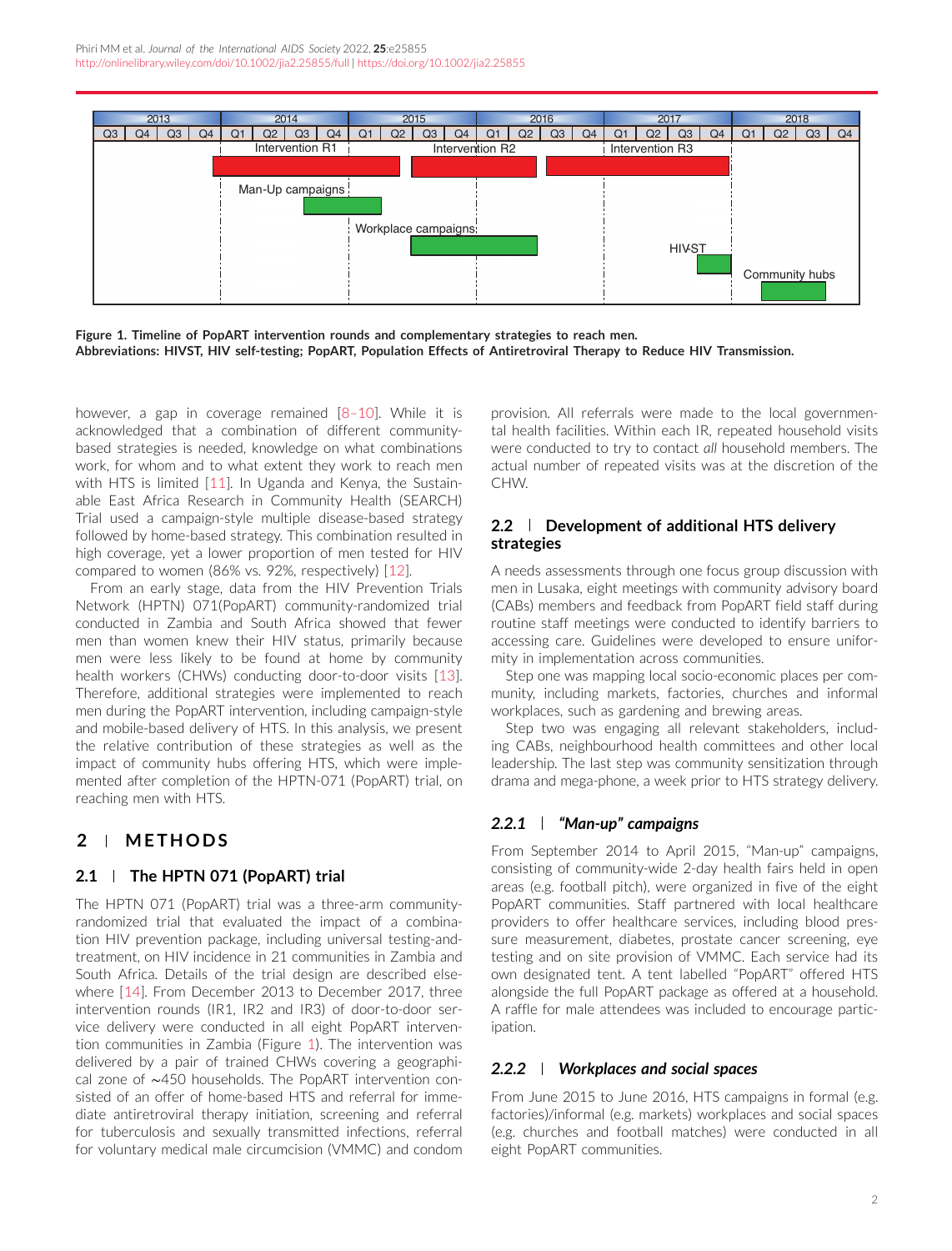### *2.2.3 Revisits with HIV self-testing*

During the last 4 months of the PopART intervention (September–December 2017), CHWs revisited households in all eight communities where one or more household members were previously absent or declined HTS. Analyses were restricted to four communities that were not part of a previous nested trial of HIV self-testing (HIVST) [\[15\]](#page-9-0). Upon visiting these households, HIVST, including for secondary distribution, was offered with participants choosing between finger-prick testing or HIVST.

### **2.3 Community-based hubs**

From April to October 2018, after completion of the PopART intervention, community "hubs" delivering the PopART package were established in all eight communities. Hubs were located in high-density areas using tents at markets, church/school grounds, in shops or community halls. The locations of the hubs were determined through consultative meetings with CABs, local Ministry of Health representatives and PopART staff. The hubs were static, though some shifted based on community response and attendance. In the hubs, services were offered by a pair of CHWs to people self-reporting to the hub. Each hub served a population of ∼10,000 people.

HIV testing for all abovementioned strategies followed the Zambia national testing algorithm. For finger-prick testing, Determine® (Alere) was used as a screening test, with Unigold® (Unitech Biotech Ltd) as a confirmatory test. For HIVST, Oraquick® HIVST kit was used as the screening test, with Determine® and Unigold® in parallel as confirmatory tests. All participants diagnosed HIV positive were referred to the health facility for care and treatment. Individuals selfreporting their HIV-positive status were not offered HTS by CHWs.

# **2.4 Data collection**

# *2.4.1 PopART intervention*

At the first household visit (IR1), CHW enumerated all household members, including absent members, and collected data on history of HIV testing and PopART service uptake from household members consenting to participate during the household visit. CHWs used handheld electronic data capture (EDC) devices for data collection [\[13\]](#page-9-0). At IR2 and IR3, enumeration was updated and adjusted for in- and out-migration.

# *2.4.2 "Man-up" campaigns*

For every campaign attendee, name, age and sex were used to identify the client and to access their household enumeration records in the central database. If the client had not been enumerated, enumeration was conducted. Data were recorded in the same way as door-to-door data collection. If the client was from outside the PopART intervention area or had already participated in the PopART intervention, they were offered all PopART services but data were not collected or recorded.

### *2.4.3 Workplaces and social spaces*

Data were collected on specially designed paper data collection tools, identical to EDC tools used during door-to-door visits. This enabled CHWs to identify previously recorded electronic data and reconcile newly obtained data during campaigns with existing electronic data.

### *2.4.4 Revisits with HIVST*

We used the standard PopART intervention EDC, with additional data recorded for HIVST as described elsewhere [\[15\]](#page-9-0).

### *2.4.5 Community-based hubs*

Using EDCs, CHWs entered one record per participant visit with name, age, sex, telephone number, self-reported HIV status and uptake of HTS. These data were not linked to data collected during the HPTN 071 (PopART) trial. During the last 3.5 months of service delivery, CHW recorded the answer to two additional questions: "how long the client lived in the community" and, if *>*1 year, "whether client ever met a CHW during the door-to-door PopART intervention."

# **2.5 Data analysis**

All analyses were restricted to men aged  $\geq$ 18 years at the time of first enumeration and first consent to participate. To estimate the proportion reached with HTS overall during 4 years of PopART intervention, we merged data for IR1, IR2 and IR3 for the denominator. Participants repeatedly enumerated, consented or tested across different rounds, counted as one observation.

To illustrate the compound effect of multiple IRs, we calculated the proportion participating and testing among those enumerated more than once across three rounds compared to those enumerated once across multiple rounds.

To compare participation between IRs, for each IR we reported the total number of men enumerated (as the denominator), self-reported HIV positive, eligible for testing (not selfreported HIV positive), uptake of HTS and testing HIV positive. These estimates combined data from door-to-door service delivery, "Man Up" campaigns, workplaces, social places and revisits with HIVST.

We then reported the same measures for each IR, but restricted to communities that implemented complementary strategies, and calculated the relative contribution of each complementary strategy to the percentage of men reached with HTS.

### *2.5.1 Community hubs*

Repeated visits by the same individual were identified by generating a unique identifier based on community, name, sex and either telephone number or age. These were removed, leaving one observation per participant with information on evertested for HIV and test result.

We first compared the age, community of residence, uptake of HTS and self-reported HIV-positive status of men visiting hubs during the first 3.5 months of implementation with those visiting during the last 3.5 months. Next, we estimated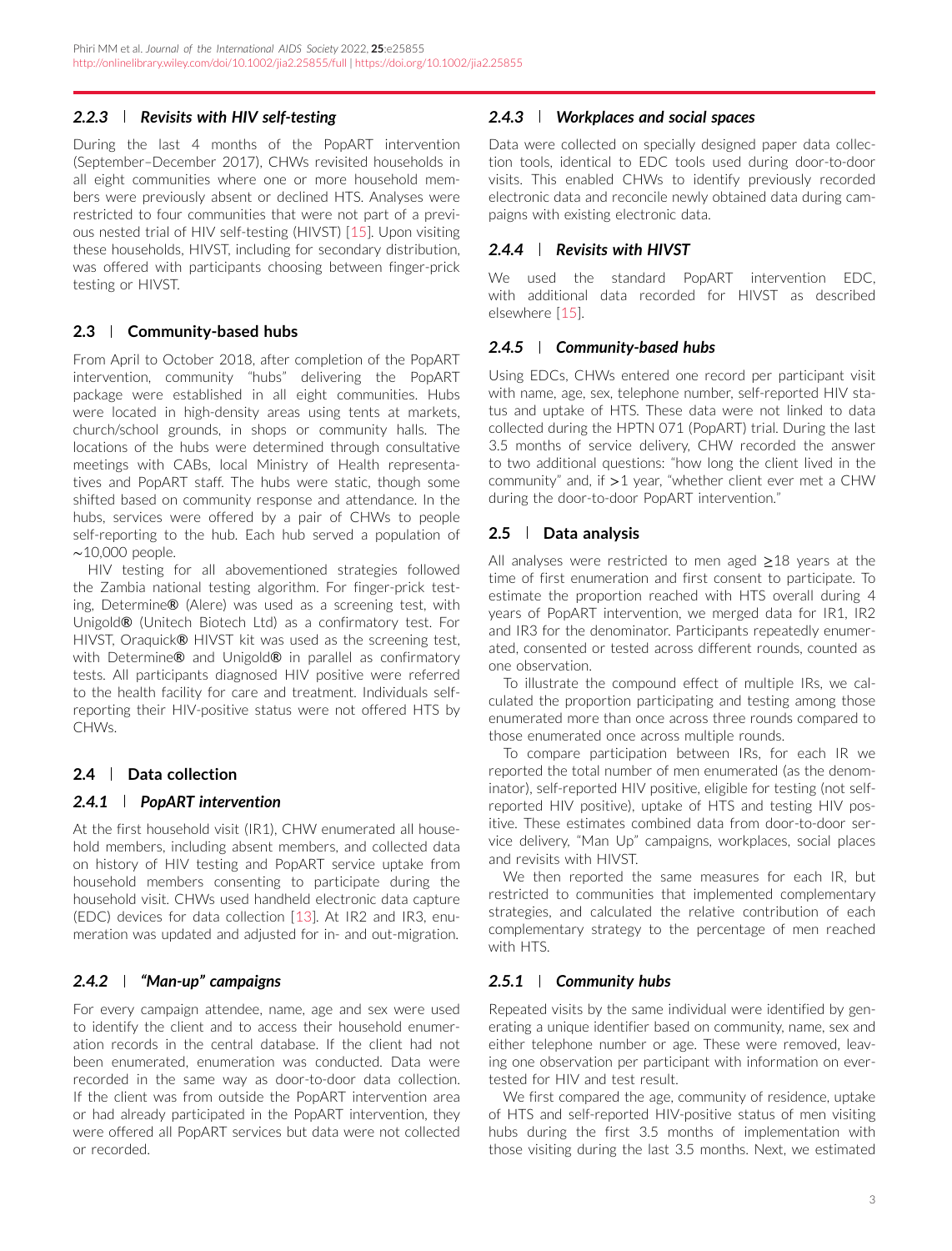<span id="page-3-0"></span>

**Figure 2. Total number of men ever enumerated, consented at least once to participation and tested for HIV at least once after 4 years (three annual rounds) of PopART intervention (Zambia 2013–2017).**

**Abbreviation: PopART, Population Effects of Antiretroviral Therapy to Reduce HIV Transmission.**

the overall number of men HIV testing at the hubs who had lived in the community during the PopART intervention but had not seen a CHW. For this, we used, as the denominator, the number of men enumerated by CHWs in IR3 but who never participated in the PopART intervention, either because they were absent during household visits or declined participation. For the numerator, we added up two components. First, we calculated the number of men visiting hubs during the *last* 3.5 months who said that they had been living in the community for *>*1-year and had never met a CHW. For this group of participants, we fit a random effects logistic regression model with "living in the community for *>*1-year" or "living in the community for *>*1-year and not having met a CHW" as the dependent variable, community of residence and age group (18–19, 20–24, 25–54 and ≥55 years) as

explanatory variables and hub as the random effect. We assessed the goodness-of-fit of the regression model (which assumed that the pattern by age group in the proportion with the outcome was the same in each community) by fitting a linear regression model of the observed proportion with the outcome (y-axis) on the predicted proportion with the outcome (x-axis) for each combination of community and age group (32 combinations). Using this linear regression model, we compared the slope and intercept of the regression line with the 1:1 ( $y = x$ ) line, and estimated the  $R^2$  value. The parameters of this model were then used to estimate the probability of "living in the community for *>*1-year" and "living in the community for *>*1-year and not having seen a CHW" for participants that visited hubs in the *first* 3.5 months of implementation. Finally, to estimate the number of men HIV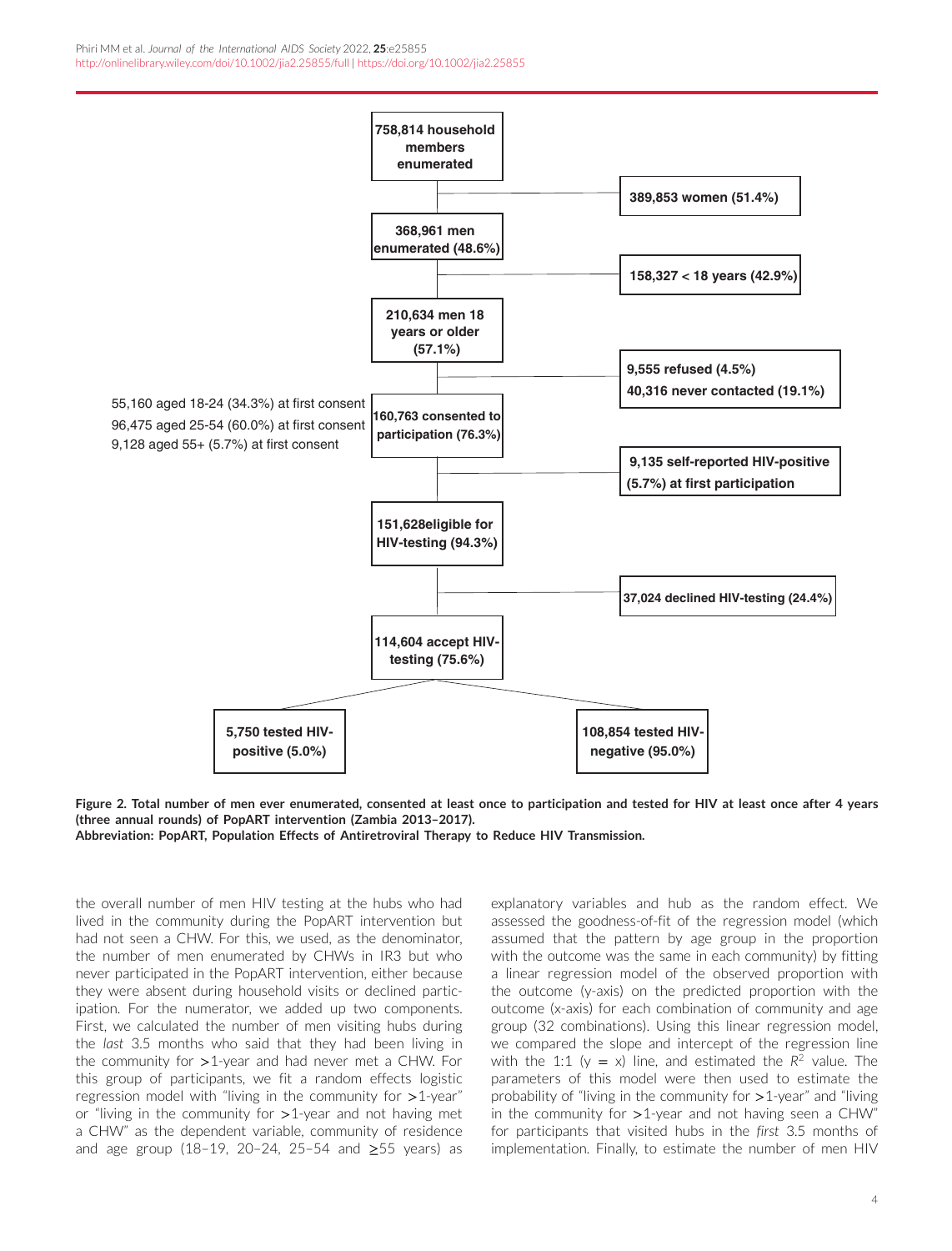<span id="page-4-0"></span>**Table 1. Men 18 years and older contacted at the end of each round of the HTPN 071 (PopART) intervention in all eight communities in Zambia showing the combined effect of door-to-door and complementary strategies**

|                                                | Intervention round 1  | Intervention round 2  | Intervention round 3  |
|------------------------------------------------|-----------------------|-----------------------|-----------------------|
|                                                | $(12/2013 - 05/2015)$ | $(06/2015 - 07/2016)$ | $(08/2016 - 12/2017)$ |
| Total men enumerated                           | 122,572               | 109,042               | 113,792               |
| Overall outcomes                               |                       |                       |                       |
| Men reached (% of enumerated) by the end of    | 94,028/122,572        | 70,304/109,042        | 73,579/113,792        |
| round                                          | (76.8%)               | (64.5%)               | (64.7%)               |
| - refused                                      | - 9886/122,572        | $-3803/109.042$       | - 2732/113,792        |
| - not contacted                                | $(8.0\%)$             | $(3.5\%)$             | $(2.4\%)$             |
|                                                | $-18,658/122,572$     | $-34,935/109,042$     | - 37,481/113,792      |
|                                                | $(15.2\%)$            | $(32.0\%)$            | $(32.9\%)$            |
| Self-reported HIV positive                     | 5168/94,028 (5.5%)    | 5478/70,304 (7.8%)    | 5886/73,579 (8.0%)    |
| Tested for HIV (among those eligible, i.e. not | 55,568/88,860         | 42,799/64,826         | 54,235/67,693         |
| self-reported HIV positive)                    | (62.5%)               | $(66.0\%)$            | (80.1%)               |
| Tested HIV positive                            | 2908/55,568 (5.2%)    | 1424/42,799 (3.3%)    | 1426/54.235 (2.6%)    |
| Know HIV status (self-reported $+$ , tested by | 60,736/94,028         | 48,277/70,304         | 60,121/73,579         |
| PopART)                                        | (64.6%)               | (66.7%)               | (81.7%)               |

Abbreviation: PopART, Population Effects of Antiretroviral Therapy to Reduce HIV Transmission.

testing at the hubs who had not been seen by a CHW despite residing in the community, we combined the data for the two time periods (actual number from *last 3.5 months* with estimated number from *first 3.5 months*).

#### **2.6 Ethical considerations**

During all activities, participants were asked for verbal informed consent. Those agreeing to an HIV test provided written consent according to national standards. The study and above procedures were approved by the ethics committees of the London School of Hygiene & Tropical Medicine (Ref: 6326) and the University of Zambia (REF: 011-11-12). For hubs, verbal consent was obtained for accessing HTS and data collection. All processes were approved by the Zambian Ministry of Health.

# **3 RESULTS**

### **3.1 PopART Intervention**

Over 4 years of the PopART intervention, 758,814 household members were enumerated in the eight intervention communities at least once. Of these, 48.6% were men. Of men enumerated, 57.1% were ≥18 years and 76.3% consented to participate. Overall, 151,628 were eligible for HTS and 75.6% accepted HTS at least once, of whom 5.0% tested HIV positive (Figure [2\)](#page-3-0).

The proportion of men enumerated more than once across IRs was 43.4% (91,454/210,634), among whom 86.0% (78,673) consented at least once and were eligible for testing. Among these, 74.0% (58,244/78,673) tested for HIV. The proportion of men enumerated only once across the IRs was 56.6% (119,180/210,634). 68.9% (82,090) consented and were eligible for testing, of these 68.7% (56,360/82,090) tested for HIV.

#### *3.1.1 Intervention round one*

In IR1, among men aged ≥18 years who were enumerated, 76.8% were reached by the door-to-door service and complementary strategy. Excluding 5168 self-reported HIV positive, 62.5% tested for HIV. The yield of HIV-positive test results was 5.2% (Table 1).

For the "Man Up" campaign, 63% of attendees were men. Of those, 2261/2905 (77.8%) lived in the intervention area and accessed PopART services, among whom 982 (43.4%) had not previously participated in door-to-door services. This accounts for 1.4% additional men being reached; overall, 82.7% men tested for HIV with 3.1% (25/810) testing HIV positive (Table [2\)](#page-5-0). Screening for hypertension and diabetes was the most frequently accessed "non-PopART" services (data not shown).

#### *3.1.2 Intervention round two*

In IR2, door-to-door and complementary strategies reached 64.5%. Excluding 5478 who self-reported being HIV positive, 66.0% men tested for HIV. The HIV-positive yield was 3.3% (Table 1). Workplace and social places HTS reached an additional 1.1% men. The yield of HIV-positive results for the complementary testing was 9.9% (Table [2\)](#page-5-0). Workplace HTS reached more men compared to social places HTS (data not shown).

### *3.1.3 Intervention round three*

In IR3, among men enumerated, 64.7% were reached with door-to-door revisits with the option to HIVST. The percentage of men tested for HIV, excluding 5886 who self-reported being HIV positive, increased, with 80.1% accepting the offer of HTS. The HIV-positive yield was 2.6% (Table 1).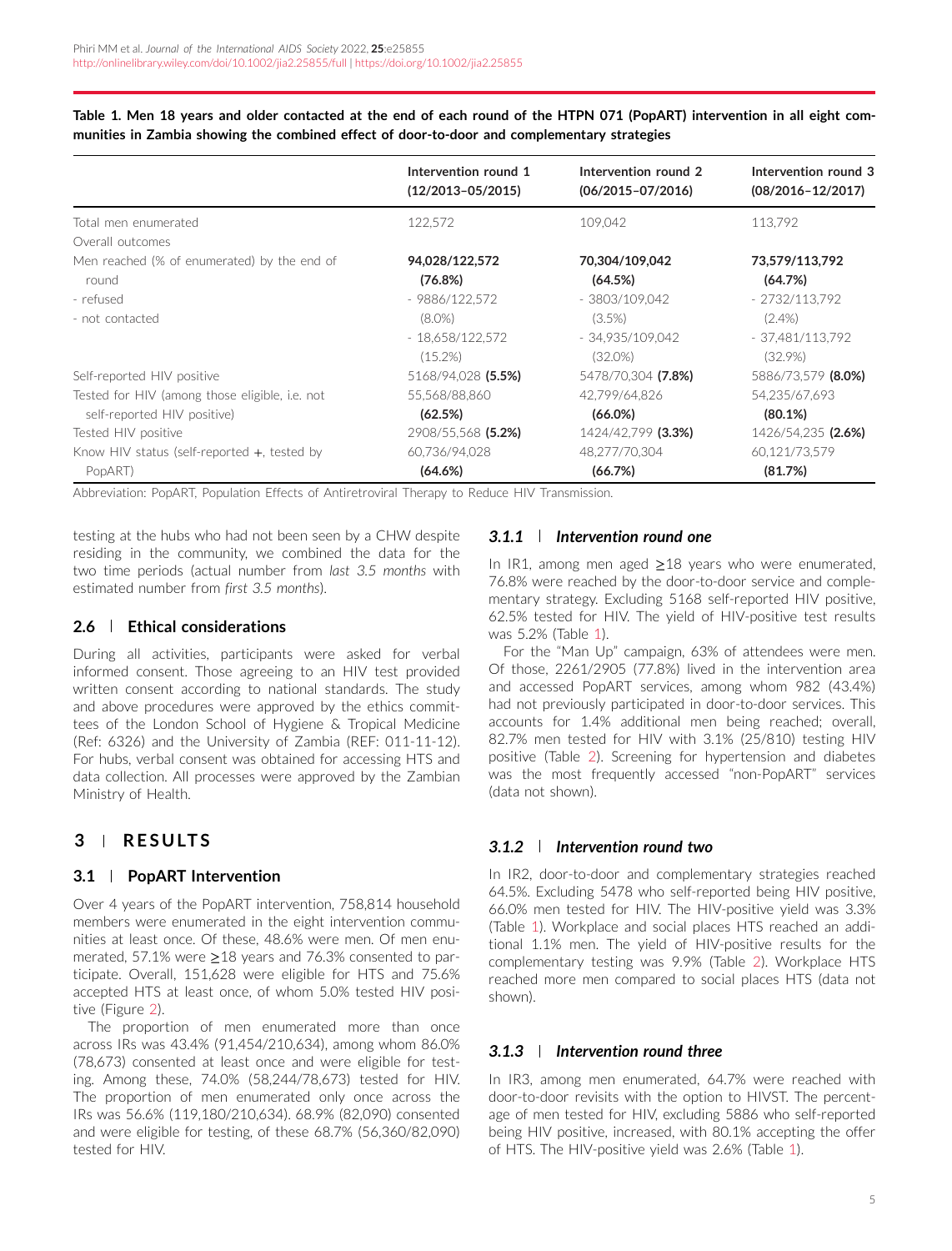<span id="page-5-0"></span>**Table 2. Men 18 years and older contacted by door-to-door and complementary strategies implemented during three rounds of the HTPN 071 (PopART) intervention, restricted to communities where complementary strategies were implemented (excluding community-based hubs)**

|                                                                              | Intervention round 1<br>$(12/2013 - 05/2015)$       | Intervention round 2<br>$(06/2015 - 07/2016)$                                          | Intervention round 3<br>$(08/2016 - 12/2017)$                                                                                                                       |
|------------------------------------------------------------------------------|-----------------------------------------------------|----------------------------------------------------------------------------------------|---------------------------------------------------------------------------------------------------------------------------------------------------------------------|
| Door-to door                                                                 |                                                     |                                                                                        |                                                                                                                                                                     |
| Scope and scale                                                              | Universal coverage in 5/8<br>communities            | Universal coverage in 8/8<br>communities                                               | Universal coverage in 4/8<br>communities                                                                                                                            |
| Men reached                                                                  | 40,894/55,923 (73.1%)                               | 69,073/109, 042 (63.3%)                                                                | 33,847/74,128 (45.7%)                                                                                                                                               |
| Self-reported HIV positive                                                   | 2279/40.894 (5.6%)                                  | 5478/69,073 (7.9%)                                                                     | 3028/33,847 (8.9%)                                                                                                                                                  |
| Tested for HIV                                                               | 25,344/38,615 (65.6%)                               | 41,568/63,595 (65.4%)                                                                  | 23,847/30,819 (77.4%)                                                                                                                                               |
| Tested HIV positive                                                          | 1371/25,344 (5.4%)                                  | 1302/41,568 (3.1%)                                                                     | 728/23.847 (3.1%)                                                                                                                                                   |
| Additional activities                                                        | "Man Up" campaign                                   | Local workplaces, social gathering                                                     | Re-visit of households                                                                                                                                              |
|                                                                              |                                                     | places and extended hours                                                              | including the offer of HIV<br>self-testing (HIVST) <sup>b</sup>                                                                                                     |
| Scope and scale                                                              | 5/8 communities 1 weekend<br>campaign per community | 8/8 communities different<br>strategies depending on local<br>gathering or work places | 4/8 communities targeted<br>revisits to households with<br>unreached or untested men<br>and households not visited<br>yet, with the addition of<br>HIVST (3 months) |
| Number reached who had not<br>been seen in door-to-door (%<br>of enumerated) | 982/55,923 (1.4%)                                   | 1231/109,042 (1.1%)                                                                    | 11,548/74,128 (15.6%)                                                                                                                                               |
| Self-reported HIV positive (% of<br>those reached)                           |                                                     |                                                                                        | 720/11,548 (6.2%)                                                                                                                                                   |
| Tested for HIV                                                               | 810 <sup>a</sup> /982 (82.5%)                       | 1231 (100%)                                                                            | 8353/10,828 (77.1%)                                                                                                                                                 |
| Tested HIV positive                                                          | 25/810 (3.1%)                                       | 122/1231 (9.9%)                                                                        | 180/8353 (2.2%)                                                                                                                                                     |
| Overall outcomes                                                             |                                                     |                                                                                        |                                                                                                                                                                     |
| Men reached (% of enumerated)                                                | 41,876/55,923 (74.9%)                               | 70,304/109,042 (64.5%)                                                                 | 45,395/74,128 (61.2%)                                                                                                                                               |
| by the end of round                                                          |                                                     |                                                                                        |                                                                                                                                                                     |
|                                                                              | -4097/55,923 (7.3%)                                 | -3803/109,042 (3.5%)                                                                   | $-1937/74128$ (2.6%)                                                                                                                                                |
| -refused<br>-not contacted                                                   | -9950/55,923 (17.8%)                                | -34,935/109,042 (32.0%)                                                                | $-26,796/74,128$ (36.2%)                                                                                                                                            |
| Self-reported HIV positive                                                   | 2279/41,876 (5.4%)                                  | 5478/70,304 (7.8%)                                                                     | 3748/45,395 (8.3%)                                                                                                                                                  |
| Tested for HIV (among those<br>eligible)                                     | 26,154/39,597 (66.1%)                               | 42,799/64,826 (66.0%)                                                                  | 32,200/41,647 (77.3.0%)                                                                                                                                             |
| Tested HIV positive                                                          | 1396/26.154 (5.3%)                                  | 1424/42,799 (3.3%)                                                                     | 908/32,200 (2.8%)                                                                                                                                                   |
| Know HIV status (self-reported<br>+, tested by PopART)                       | 28,433/41,876 (67.9%)                               |                                                                                        | 35,948/45,395 (79.2%)                                                                                                                                               |

Abbreviation: PopART, Population Effects of Antiretroviral Therapy to Reduce HIV Transmission.

<sup>a</sup> Included participants who visited the campaign but were seen and tested before in the household.

<sup>b</sup> Included only the four communities that did not participate in the nested HIVST trial [\[12\]](#page-9-0).

Among 74,128 men living in 4/8 communities, during revisits with HIVST, 15.6% were reached. The yield of HIV-positive test results was 2.2% (Table 2).

# **3.2 Community hubs**

During 7 months of implementation, 99,328 individuals aged ≥15 visited hubs at least once (Figure [3\)](#page-6-0); 62.8% were male. The percentage of men aged  $\geq$ 18 years attending hubs was equivalent to 48.1% (54,788/113,792) of the total population of men enumerated in IR3. 44.8% were aged 18–

24. Of those eligible, 93.5% accepted HIV testing. Fiftyeight percent (29,490/51,003) chose HIVST. 1.6% tested HIV positive.

Among the 31,506 men visiting hubs during the first 3.5 months, 15.1% were aged 18–19 years, 29.2% 20–24 years, 52.9% 25–54 years and 2.8% ≥55 years. This was similar among 23,282 men who visited hubs in the second 3.5 months (16.0%, 29.5%, 52.1% and 2.4%, respectively). The uptake of HTS among those eligible (91.6% versus 96.1%, respectively), proportion of self-reported HIV positive (0.5% versus 0.4%, respectively) and proportion of people coming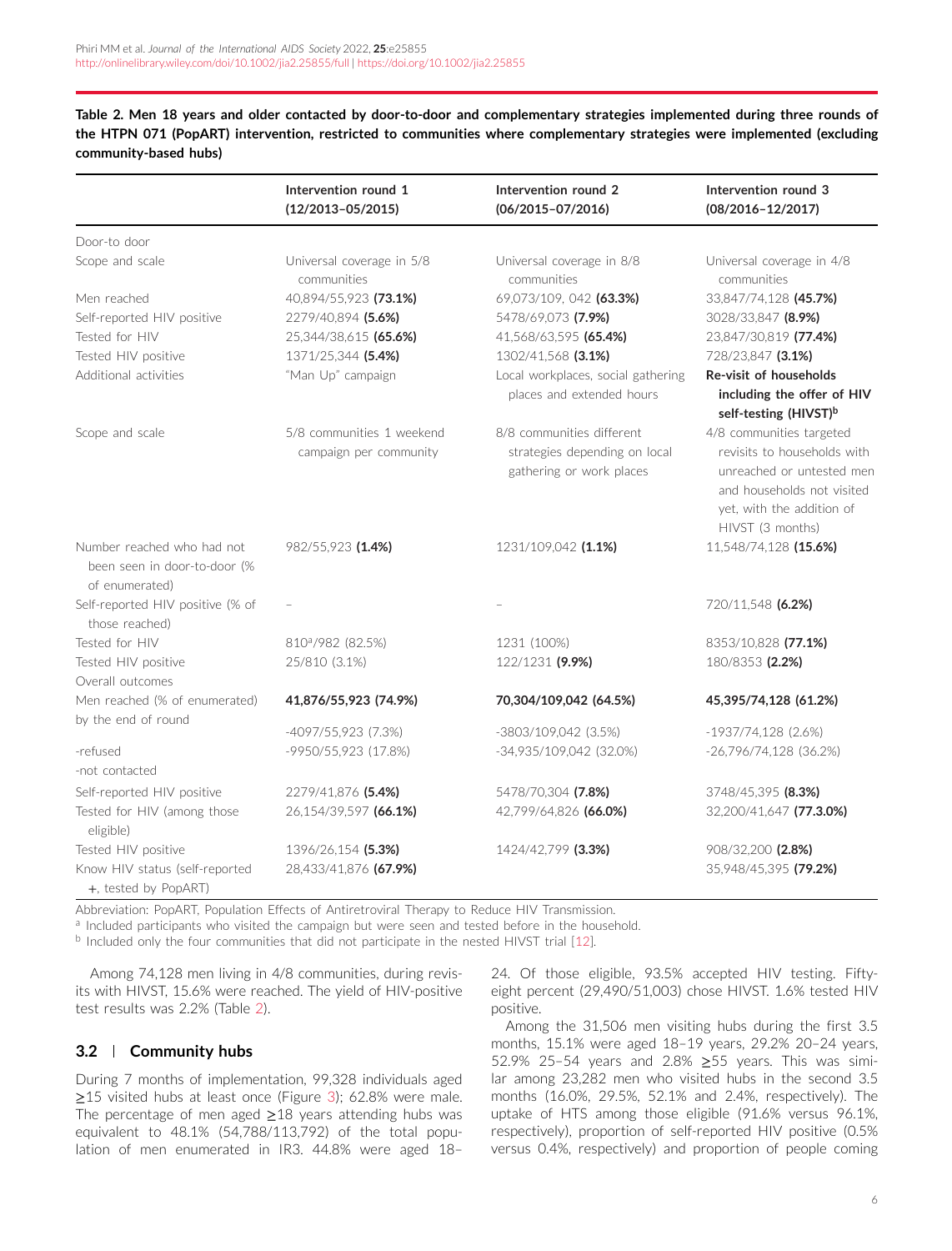<span id="page-6-0"></span>

**Figure 3. Total number of men attending hubs (Zambia, April 2018–October 2018). Abbreviations: CHW, community health worker; PopART, Population Effects of Antiretroviral Therapy to Reduce HIV Transmission.**

forward from different communities (data not shown) were similar.

Of the 113,792 men enumerated in IR3, 32,877 (28.9%) who lived in the PopART communities at the time of the intervention were reached by the hubs. Excluding 158 (0.5%) selfreported HIV-positive men, 30,759 (94.0%) tested for HIV. The yield of HIV-positive results was 1.7%. Of the 37,481 men enumerated in IR3 but not contacted (Table [1\)](#page-4-0), 36.0% were reached in hubs. Among those eligible, 94.8% tested for HIV. The yield of HIV-positive results was 2.2% (Table [3\)](#page-7-0).

Of men enumerated in IR3, 64.7% (73,579/113,792) were reached prior to hub implementation. We estimated that an additional 13,480 men were reached by hubs, for an overall estimate of 76.5% (87,059/113,792) reached.

The linear regression model had a slope of 0.95 (95% CI 0.94–0.96) and an *R*<sup>2</sup> value of 99.6%. The corresponding values from the linear regression model for the proportion of men "living in the community for more than one year and not having seen a CHW" had a slope of 1.06 (95% CI 1.03–1.09) and an *R*<sup>2</sup> value of 98.4%.

### **4 DISCUSSION**

The PopART intervention reached a high proportion of men (∼70%) with HTS via a CHW-led door-to-door approach. To reach the remaining 30%, additional strategies were implemented with variable success. HTS delivered through community hubs were a valuable complement to door-to-door services providing HTS to men who were not at home during household visits. Accessing hub services appeared to be more acceptable and appealing to young men than accessing services at home.

Evidence from systematic reviews suggest that mobile and campaign style HTS reach a higher proportion of men compared to home-based delivery of HTS [\[8,16,17\]](#page-9-0). The SEARCH Trial used a hybrid testing strategy with campaign style testing 64% of men, followed by home-based HTS testing 22% of men [\[12\]](#page-9-0). This contrasts with our findings that home-based delivery reached the highest proportion of men, and that mobile and campaign style strategies were not sufficient to find men missed by home-based HTS. This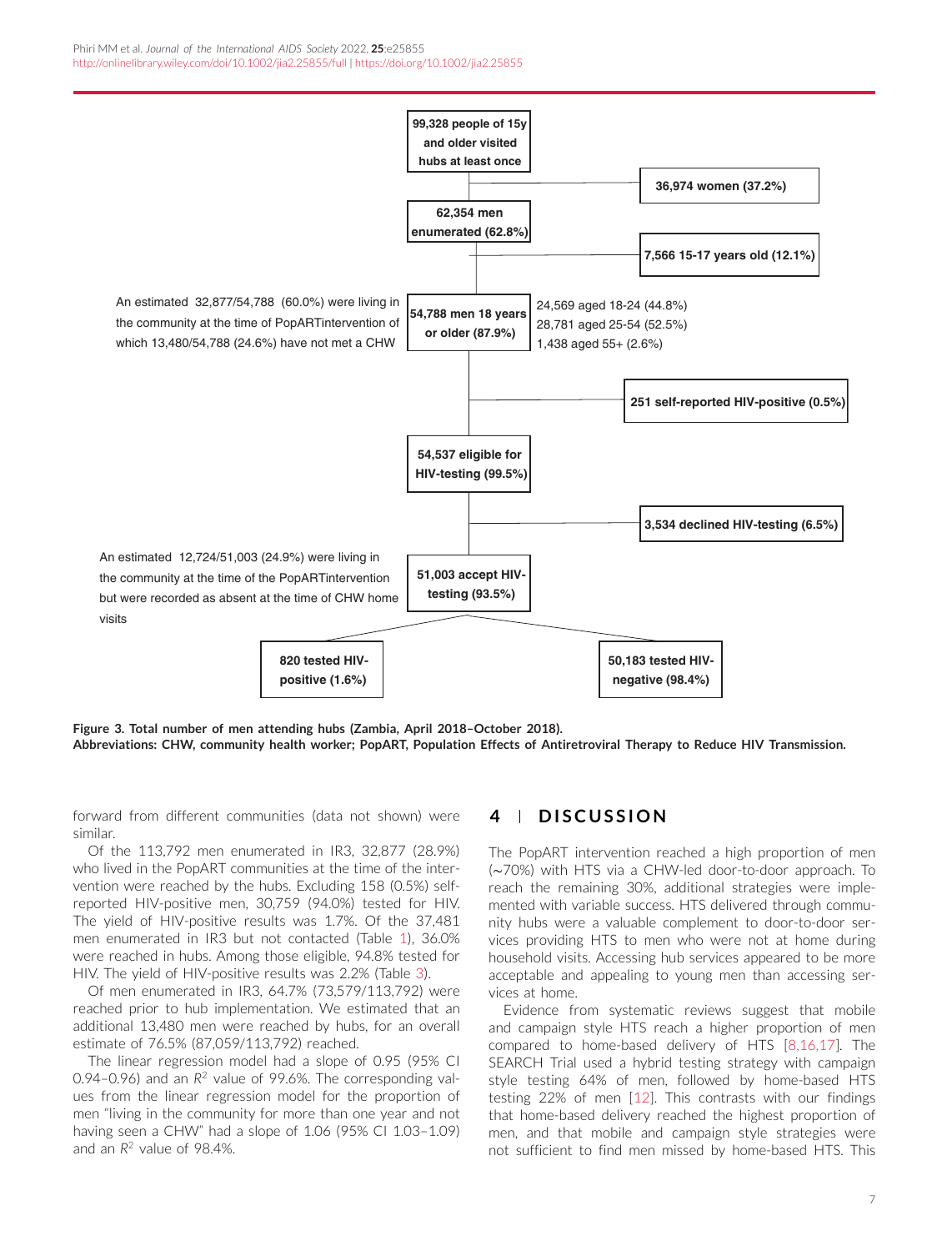#### <span id="page-7-0"></span>**Table 3. Description of men aged 18 and older contacted at community hubs in relation to men contacted and not contacted during IR3 of the HTPN 071 (PopART) intervention in eight communities in Zambia**

#### **PopART intervention round 3**

| Men reached (% of enumerated) by end of IR3                                                                                   | 73,579/113,792 (64.7%)    |
|-------------------------------------------------------------------------------------------------------------------------------|---------------------------|
| -refused                                                                                                                      | -2732/113.792 (2.4%)      |
| -not contacted                                                                                                                | $-37,481/113,792$ (32.9%) |
| Self-reported HIV positive                                                                                                    | 5886/73.679 (8.9%)        |
| Tested for HIV (among those eligible, i.e. not self-reported HIV positive)                                                    | 54,235/67,793 (80.0%)     |
| Tested HIV positive                                                                                                           | 1426/54,235 (2.6%)        |
| Know HIV status (self-reported +, tested by PopART)                                                                           | 60,121/73,579 (81.7%)     |
| Men aged 18 years and older attending hubs overall                                                                            |                           |
| Men reached (among total enumerated at the end of intervention round 3)                                                       | 54,788/113,792 (48.1%)    |
| Self-reported HIV positive                                                                                                    | 251/54, 788 (0.5%)        |
| Tested for HIV (among those eligible, i.e. not self-reported HIV positive)                                                    | 51,003/54,537 (93.5%)     |
| Tested HIV positive                                                                                                           | 820/51,003 (1.6%)         |
| Know HIV status (self-reported + tested at hub)                                                                               | 51.254/54.788 (94.0%)     |
| Men aged 18 years and older attending hubs and lived in the community at the time of the PopART intervention                  |                           |
| Men reached (among total enumerated at the end of intervention round 3)                                                       | 32,877/113,792 (28.9%)    |
| Self-reported HIV positive                                                                                                    | 158/32,877 (0.5%)         |
| Tested for HIV (among those eligible, i.e. not self-reported HIV positive)                                                    | 30,759/32,719 (94.0%)     |
| Tested HIV positive                                                                                                           | 510/30.759 (1.7%)         |
| Know HIV status (self-reported $+$ tested at hub)                                                                             | 30,917/32,877 (93.5%)     |
| Men aged 18 years and older attending hubs, lived in the community at the time of the PopART intervention but never met a CHW |                           |
| Men reached (among total recorded as absent at the end of intervention round 3)                                               | 13,480/37,481 (36.0%)     |
| Self-reported HIV positive                                                                                                    | 52/13.480 (0.4%)          |
| Tested for HIV (among those eligible, i.e. not self-reported HIV positive)                                                    | 12,724/13,428 (94.8%)     |
| Tested HIV positive                                                                                                           | 275/12.724 (2.2%)         |
| Know HIV status (self-reported $+$ tested at hub)                                                                             | 12,776/13,480 (94.8%)     |

Abbreviations: CHW, community health worker; PopART, Population Effects of Antiretroviral Therapy to Reduce HIV Transmission.

contrast could be explained firstly because, PopART homebased testing was offered *before* campaign style HTS. Secondly, the PopART intervention was intensive, with CHWs making repeated household visits. In addition, we evaluated complementary community HTS strategies in parallel or after intensive door-to-door HTS; the potential coverage of standalone workplace- or campaign-like HTS or HTS through community hubs cannot be evaluated. This limits the generalizability of our findings that campaign-like HTS have a low impact among men.

In parallel to intensive door-to-door HTS, revisits to households with HIVST reached more additional men than campaign or workplace strategies. This corroborates previous findings on increased knowledge of HIV status following the offer of HIVST [\[15\]](#page-9-0).

Community-based hubs were popular among men and reached a high proportion (36%) of men missed during the PopART intervention, increasing the proportion of men reached in IR3 from 64.7% to 76.5%. The high uptake of HTS at community hubs by community members who never met a CHW *even* after 4 years of intensive door-to-door HTS suggests that a combination of door-to-door and hubbased strategies is complementary and can reach different sub-groups of men in high HIV-prevalence settings. The lower

HIV positivity among men testing at hubs who never tested at home by the door-to-door PopART intervention compared with the men who tested at hubs and had previously tested at home during door-to-door activities also indicates that hubs can reach different sub-groups of men (hub attendants were generally younger than men reached at home). The impact of door-to-door testing may be high because of repeated visits increasing the likelihood of reaching men and/or because a comprehensive package of health services was offered. While door-to-door testing is often seen as a high-cost unsustainable strategy, it is less costly than expected, with a mean cost of \$6.53 per person year of delivery in Zambia [\[18\]](#page-9-0). Costs can be reduced by delivering door-to-door testing in different formats and intensities. Analysis of uptake of HTS showed that among men who tested at any time during IR1, 52.7% tested at the first visit [\[19\]](#page-9-0). While hubs cost-effectiveness was not evaluated, fewer staff were required than door-to-door testing while covering the same geographical area, thus reasonable to assume lower implementation costs. Additionally, the hubs were flexible in terms of location. We believe this would increase the feasibility and sustainability of hubs.

Qualitative data suggested that the high uptake of HTS in hubs was due to convenience of delivery, especially for young mobile men in informal employment. Hubs were located in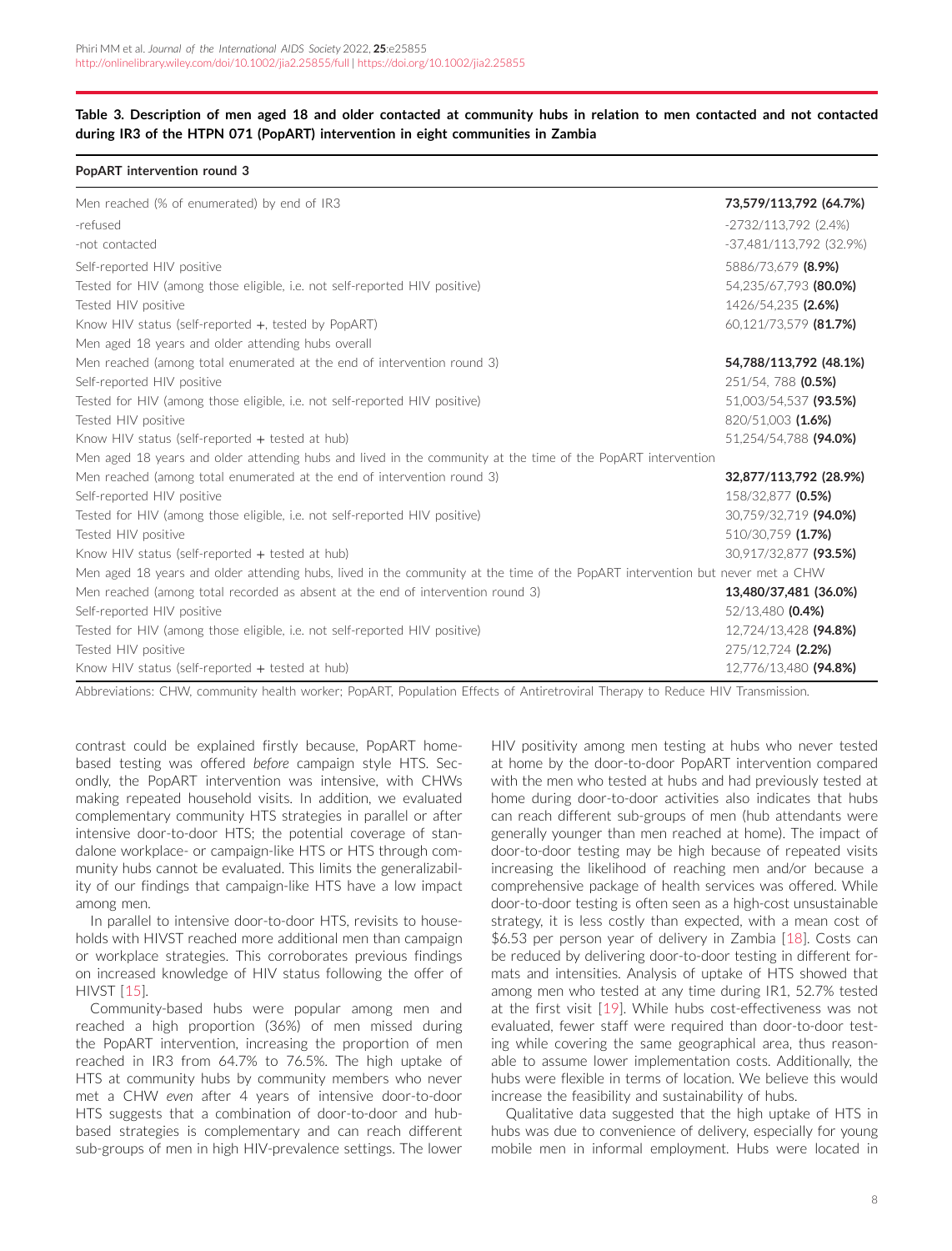<span id="page-8-0"></span>places with high volumes of people walking by. Barriers to men's uptake of HTS include factors, such as men's mobility due to livelihood demands and costs of accessing HTS resulting in loss of income [\[10,12,20\]](#page-9-0). These barriers also emerged through our qualitative work and was similar to other mobile HTS study findings [\[21,22\]](#page-9-0). Although our hubs were only implemented for 7 months and reached 54,788 men compared to 73,579 men in 12–16 months of the main PopART intervention, had they been available for a longer period, they may have reached a higher number of men missed during door-to-door HTS [\[20\]](#page-9-0). For low-resource settings, we recommend a less-intensive CHW-led door-to-door strategy with one household visit followed by or in parallel with the offer of HTS via community hubs to reach men.

In the context of the COVID-19 epidemic, access to HTS is more important than ever, considering less- than-usual access to facility-based HTS [\[18\]](#page-9-0). COVID-19 prevention strategies, including vaccination, can be integrated with door-to-door HTS (with HIVST) and community hubs to contribute to both HIV and COVID-19 epidemic control.

#### **4.1 Strengths and limitations**

The strength of our research is that we enumerated all men in our community providing us with a denominator to measure the impact of HTS strategies at population level.

The limitations of our research are: for additional strategies, we report on those who had not yet been reached doorto-door, but may have eventually been reached with door-todoor HTS; our data on HIVST do not allow us to differentiate the relative contribution of revisiting households versus the addition of HIVST to the prevention package; and community hubs were established *after* door-to-door HTS. Data collected at hubs could not be linked at individual level to data collected during the PopART intervention. Lastly, data collection on previous contact with CHWs was only introduced halfway in the implementation period and was based on self-report, which could have led to over- or underreporting. To estimate the proportion of men visiting hubs among those who were missed by the PopART intervention, we have made the strong assumption that those visiting hubs in the second 3.5 months were similar to the group visiting hubs in the first 3.5 months. However, we are confident, reliable projections were made given the similarity of the two groups in terms of age, community of residence and uptake of testing, and given the goodness-of-fit of the regression model used for projections.

# **5 CONCLUSIONS**

Men are often considered "hard to reach" with HTS [\[23\]](#page-9-0) resulting in men less likely to know their HIV status compared to women in sub-Saharan Africa. Using a combination of universal home-based HTS and community hubs, we found that once men were reached, the uptake of HTS was high. In reallife settings, we recommend a CHW-led door-to-door strategy with a minimum of one household visit followed by or in parallel to community-based hubs to reach men. HTS programs and policies need to recognize that men are not "hard to reach" but rather that HTS may be "hard to reach" and need to be

adapted to be responsive to men's needs. If HTS is provided in more acceptable, convenient and accessible ways for different groups of men, high uptake can be achieved.

#### **AUTHORS' AFFILIATIONS**

1Zambart, Lusaka, Zambia; 2Department of Infectious Disease Epidemiology, London School of Hygiene and Tropical Medicine, London, UK; <sup>3</sup>Clinical Research Department, London School of Hygiene and Tropical Medicine, London, UK; 4Department of Global Health, London School of Hygiene and Tropical Medicine, London, UK; <sup>5</sup>Imperial College and Imperial College NIHR BRC, London, UK

#### **ACKNOWLEDGEMENTS**

Sincere thanks to the study staff, study community leaders and the study participants.

#### **COMPETING INTERESTS**

The authors declare no competing interests.

#### **AUTHORS' CONTRIBUTIONS**

MP and AS conceptualized the manuscript. AS conducted the analysis. MP, AS, MS, BC and CM oversaw in-country data collection. MP and AS led the manuscript writing. BH, MS, MS, VB, SF, KS, RH and HA were involved in drafting the manuscript and provided critical feedback on the full manuscript. All authors read and approved the final manuscript.

#### **FUNDING**

HPTN 071 was sponsored by the National Institute of Allergy and Infectious Diseases (NIAID) under Cooperative Agreements UM1-AI068619, UM1-AI068617 and UM1-AI068613, with funding from the U.S. President's Emergency Plan for AIDS Relief (PEPFAR). Additional funding is provided by the International Initiative for Impact Evaluation (3ie) with support from the Bill & Melinda Gates Foundation, as well as by NIAID, the National Institute on Drug Abuse (NIDA) and the National Institute of Mental Health (NIMH), all part of NIH.

#### **DISCLAIMER**

The content is solely the responsibility of the authors and does not necessarily represent the official views of the NIAID, NIMH, NIDA, PEPFAR, 3ie or the Bill & Melinda Gates Foundation.

#### **REFERENCES**

1. Staveteig S, Wang S, Head SK, Bradley SEK, Nybro E. Demographic patterns of HIV testing uptake in sub-Saharan Africa. DHS Comparative Reports. Calverton, MD; 2013.

2. UNAIDS. Blind spot: reaching out to men and boys. 2017 [cited 2019 Sep 9]. Available from: [https://www.unaids.org/sites/default/files/media\\_asset/blind\\_](https://www.unaids.org/sites/default/files/media_asset/blind_spot_en.pdf) [spot\\_en.pdf](https://www.unaids.org/sites/default/files/media_asset/blind_spot_en.pdf)

3. Shand T, Thomson-de Boor H, van den Berg W, Peacock D, Pascoe L. The HIV blind spot: men and HIV testing, treatment and care in sub-Saharan Africa. IDS Bull. 2014;45(1):53–60.

4. Ministry of Health Zambia. Zambia Population-based HIV Impact Assessment (ZAMPHIA) 2016: final report. 2019 [cited 2019 Sep 19]. Available from: [https://phia.icap.columbia.edu/wp-content/uploads/2019/02/ZAMPHIA-Final-](https://phia.icap.columbia.edu/wp-content/uploads/2019/02/ZAMPHIA-Final-Report__2.22.19.pdf)[Report\\_\\_2.22.19.pdf](https://phia.icap.columbia.edu/wp-content/uploads/2019/02/ZAMPHIA-Final-Report__2.22.19.pdf)

5. Central Statistical Office (CSO) [Zambia], Ministry of Health (MOH) [Zambia] and II. Zambia Demographic Health Survey 2013–14. 2014 [cited 2019 Sep 9]. Available from:<https://www.dhsprogram.com/pubs/pdf/fr304/fr304.pdf>

6. CSO, CBoH, ORC Macro. The DHS Program - Zambia: DHS, 2018 - final report (English). [cited 2021 Aug 20]. Available from: [https://dhsprogram.com/](https://dhsprogram.com/publications/publication-fr361-dhs-final-reports.cfm) [publications/publication-fr361-dhs-final-reports.cfm](https://dhsprogram.com/publications/publication-fr361-dhs-final-reports.cfm)

7. Sharma M, Ying R, Tarr G, Barnabas R. Systematic review and meta-analysis of community and facility-based HIV testing to address linkage to care gaps in sub-Saharan Africa. Nature. 2015;528(7580):S77–85.